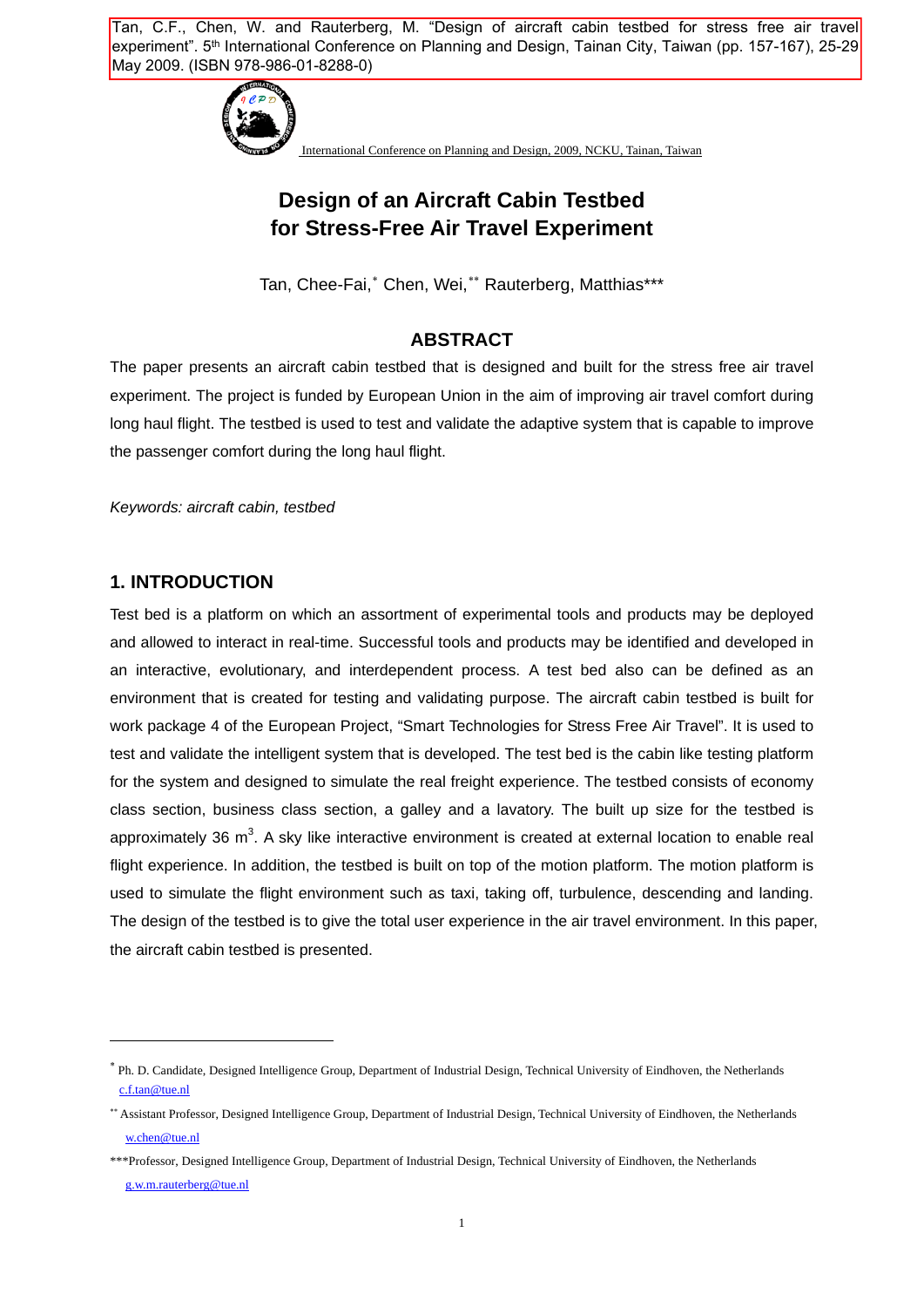

## **2. EUROPEAN PROJECT: Smart tEchlogies for stree free Air Travel**

The Smart tEchnologies for Stress free Air Travel (SEAT) project is funded by Europeran Union that focuses on upstream questions of an integrated system in the aircraft cabin that i) creates a healthier and more comfortable cabin environment through reduction of noise and vibrations and user specific climatic controls and ii) provides a high level of customer focused services that simulate home and office environment. The SEAT project aims to develop such new radical approach through integration of cabin systems with multi media features and will strongly draw on preceding European projects where some of the partners have been already involved. The project is focused on [SEAT, 2006]:

- creation of a "smart seat" that adapts the climatic characteristic to the passenger physiological status;
- integrated physiological monitoring system with health alert options;
- development of a system for active/passive vibration dampening incorporating smart textiles;
- development of interactive entertainment; and
- development of fully integrated cabin passenger services.

The SEAT consortium contains 12 partners. The project runs from September 2006 till August 2009. The consortium focuses on an integral approach to a new generation of cabin environment through [SEAT, 2006]:

- integrated system that incorporates smart technologies to actively address users' requirements
- context aware entertainment
- active and passive dampening
- use of integrated wearable technologies for physiological modeling and adaptable environment
- smart noise control and vibration dampening

Technical University Eindhoven, contribute as the Work Package 4 (WP4) leader. We aim is to develop a new intelligent in-flight entertainment system where both entertainment contents and entertaining interactive patterns are sensitive to passengers' personal information and different fly phases to address the passenger's personalized entertainment requirements.

## **3. THE FLIGHT SIMULATOR**

A flight simulator is a system that simulates the flying experience of an aircraft as realistic as possible. The flight simulator can be a video games or a full size high-end aircraft model that controlled by state of the art computer technology. There are various flight simulator or air trainer are available in the market. The flight simulators are used by the aviation industry for design and development purpose as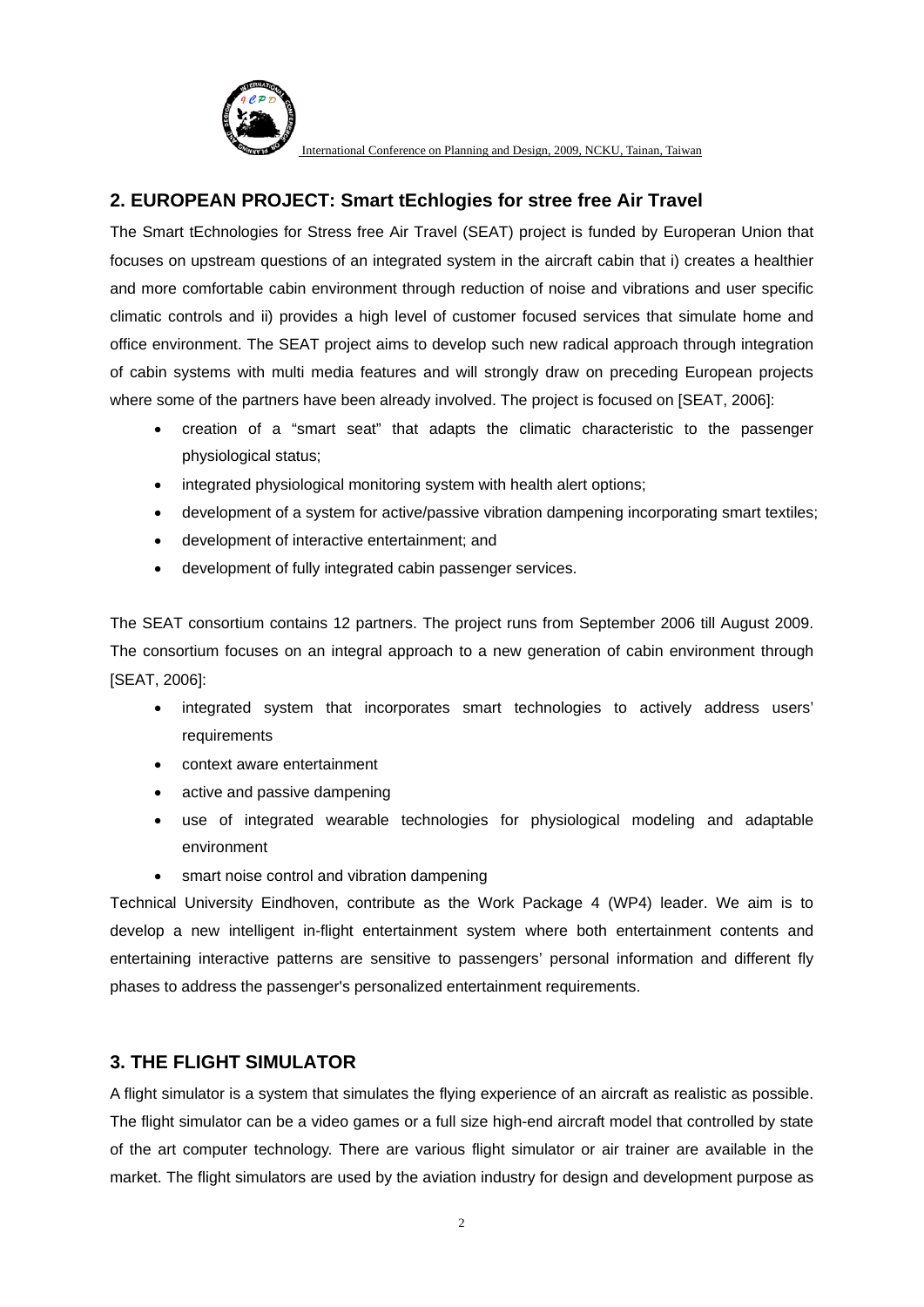

well as for the training of pilots and flight cabin crew. Figure 1 shows a flight simulator that used to train the airline cabin crew. Figure 2 shows the interior view of a commercial flight simulator.



Figure 1 Commercial flight simulator [EDM Ltd., 2009]



Figure 2 Interior of a commercial flight simulator [TFC, 2009]

For the aviation industry, Czech Airlines have a cabin simulator that used to train the cabin crews and the pilots; it will use for other purposes as well, such as public usage and standard on-board passenger services. The simulator is mounted on a movable base, which allows it to rehearse all routine, as well as non-routine, procedures which take place on board the aircraft in realistic flight conditions. For the motion, the cabin simulator is mounted on a hydraulic base. Some of the cabin windows are equipped with monitors for the visualization of simulated landscapes [Czech Airlines, 2008].

United Airlines Training Centre is equipped with aircraft simulator for training purpose. The simulator is a fully operational mockup of a Boeing 747 passenger cabin. The cabin trainer and its video system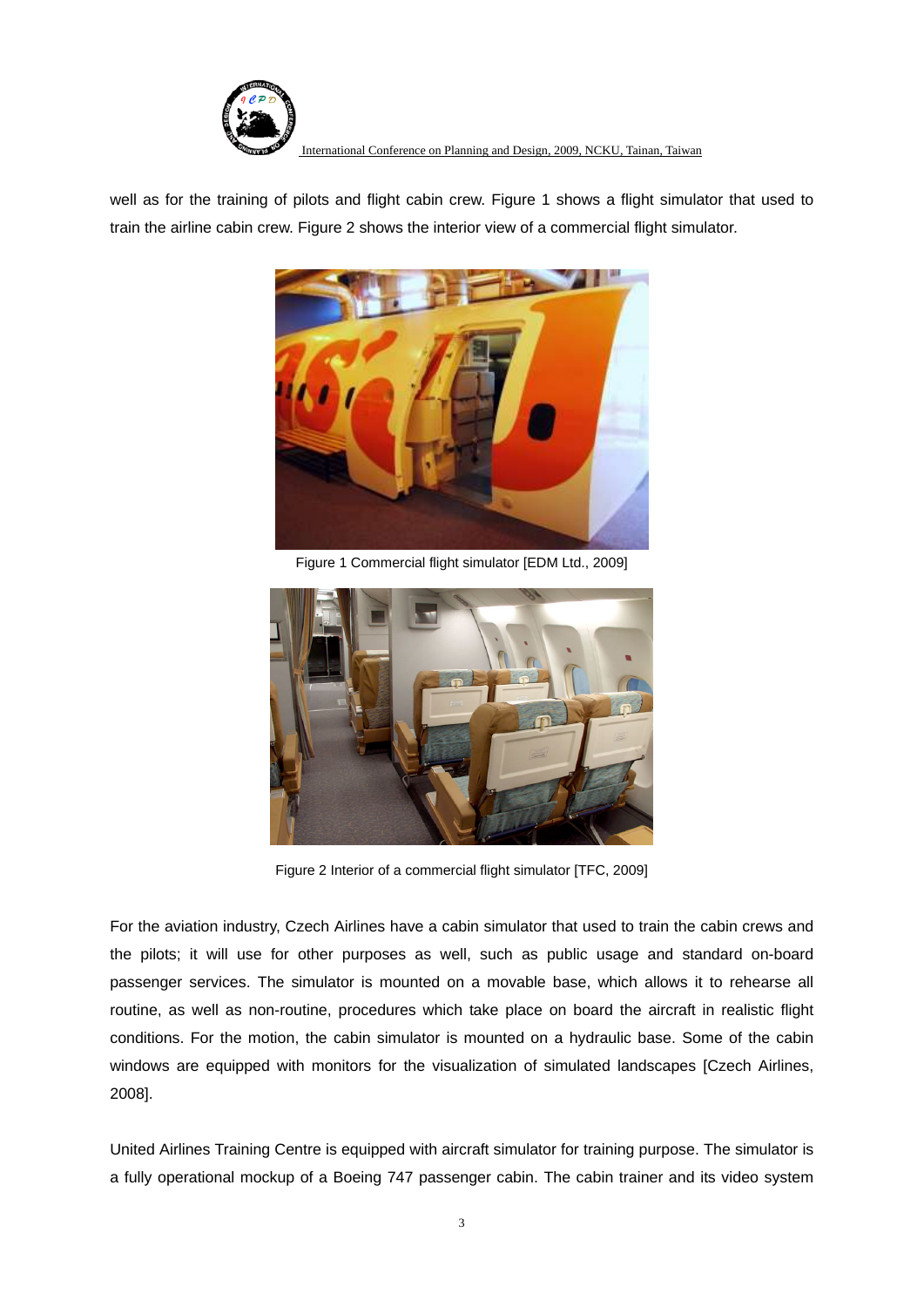

help provide hands-on instruction. United uses the cabin trainer primarily for instruction in food preparation and presentation, passenger safety equipment demos and customer interaction. The cabin trainer is unique for United in two ways. First, it is complete in every detail, offering trainees a fully operational galley, aircraft video and audio systems, and first class, business class and economy class sections. Second, its elaborate video system allows instructors to show demonstration taking place on board the simulator to large groups in an adjoining classroom [United Visual, 2008].

For the educational institution, Cranfield University houses two aircraft cabin simulators, the Large Cabin Evacuation Simulator and the Boeing 737 cabin simulator. Both of these simulators are used to conduct research into various aspects of cabin safety. For example, previous research has examined the effectiveness of cabin crew procedures and behaviour in emergencies, passenger evacuation rates under various scenarios and conditions, and passenger attention to safety information. Research trials in both simulators can be filmed using a range of video recording equipment, and cameras can be located as required. Video footage can be taken in conditions of darkness using infra-red lighting and IR sensitive cameras. Thermal imaging cameras can be used to obtain footage where non-toxic smoke has been introduced into the cabin(s). A video editing suite is also available, with time-coding equipment, to analyse research footage [Cranfield University, 2009].

Oklahoma State University and Boeing conducted the study to determine participants' comfort levels at various pressurization levels in a flight simulator. For this study, the participants experience a 20 hour flight regime in an airplane-cabin simulator. The simulator was pressurized to five different altitude equivalents, and each level was tested nine times. Participants sat in standard economy class seats, ate typical airline food, watched movies and slept as they would during a real flight. In this case, the simulator is used for research purpose [Boeing, 2008].

## **4. SEAT Testbed**

The SEAT testbed was constructed from a mix of high quality durable materials such as aluminum, steel, composites and wood. Due to the short timeline of the project and to minimize costs, the final material for the structure is aluminum, wood and MDF materials. All materials were finished with a primer and an appropriate paint finish to common aircraft interior color scheme. The testbed structure is designed and built based on modular method, where each section can be dismantle and assembly easily. The structure and floor is made from wood to provide the required fuselage strength & profile. The roof of the aircraft cabin testbed is flat.

The final dimensions of the testbed is: L 4.8 m x W 2.8 m x H 2.7 m. The size is constraint by the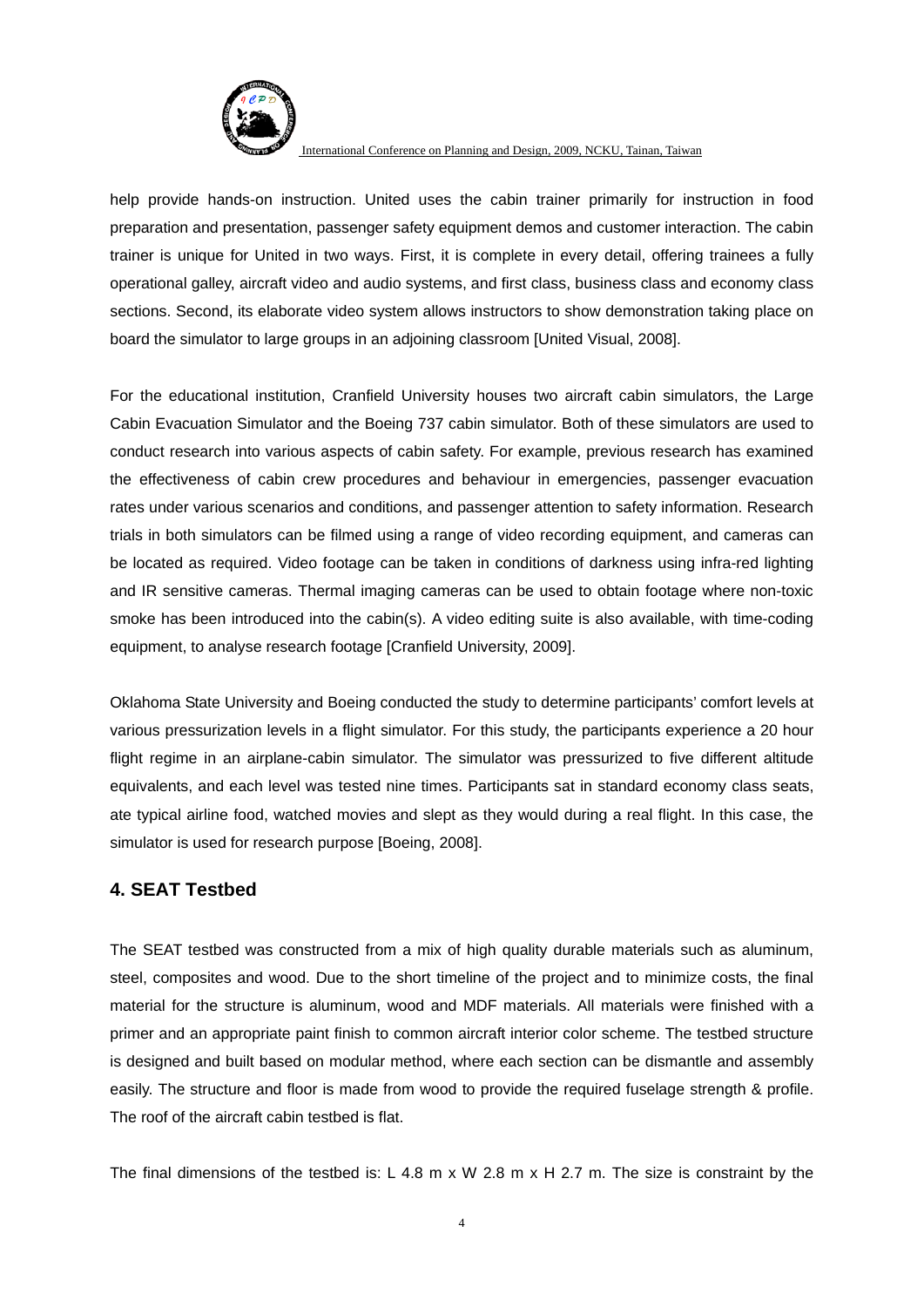

funding and space that is available in the building. The challenge for the testbed is to build with low cost and able to simulate a real flight condition during the experiment. Figure 3 shows the conceptual design of the testbed. Figure 4 shows the plan view of different section inside the testbed.







Figure 4 The testbed in plan view

During the design process, the arrangement of the testbed interior is change due to the constraints that are occurs during the process. For example, when the space that used to install the testbed become smaller, the entire testbed size will be reduced as well. The entire testbed is redesigned with a solution that is not affected the original plan and capable to fulfill the strength requirement. Figure 5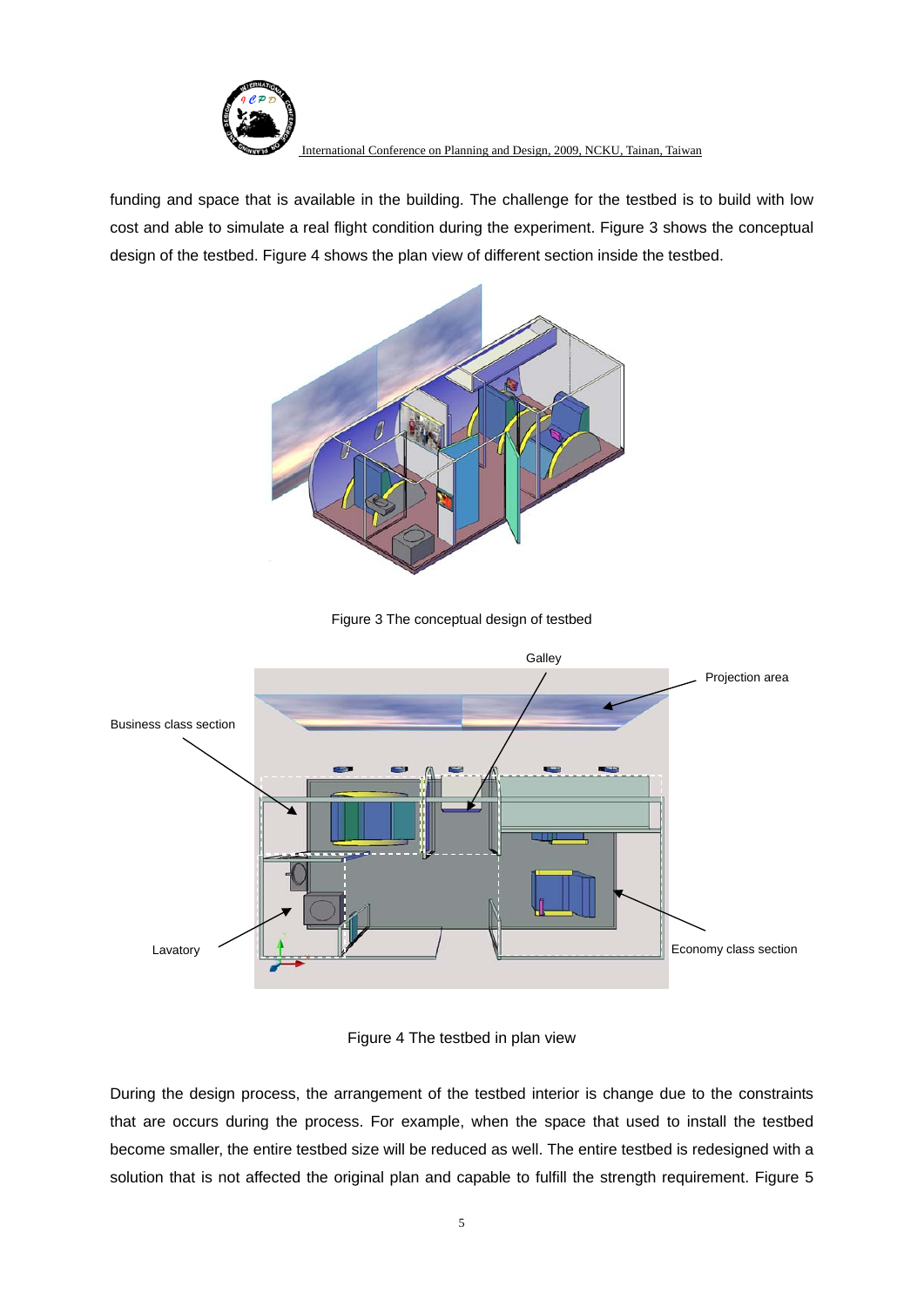

shows the final interior arrangement of the testbed.



Figure 5 The final arrangement of the testbed cabin

#### *4.1 Gang Way and Access Door*

A short gang way is built to simulate the gang way as in the airport. The testbed is incorporated with one access door. This will have a lock in addition to a full scale picture of an aircraft door mounted on the inside. Figure 6 shows the gang way and access door.



Figure 6 The gang way and a access door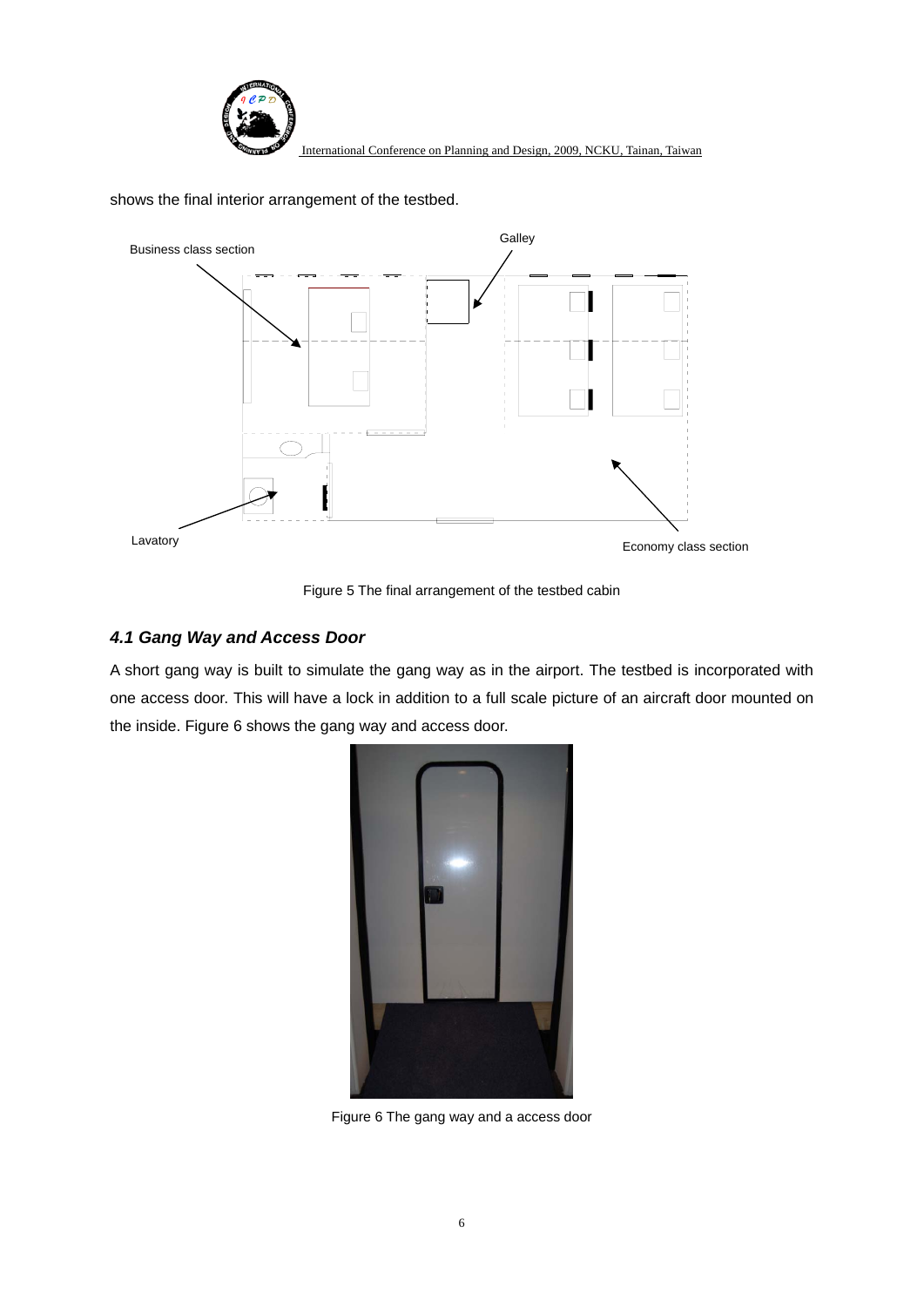

#### *4.2 Interior*

Internally the testbed cabin is fully fitted out with:

- window panels
- ceiling panels
- business class section
- economy class section
- galley
- lavatory
- partitions between seating areas and galley.

The port side window panels of the testbed were fitted with simulated windows with clear see through glass. The window is all with blinds. Commercial quality carpet will be fitted throughout the testbed with dark blue color. Figure 7 shows the internal side window panels.



Figure 7 The internal side window panels

## *Bussiness Class Section*

In the business class section, it is equipped with a massage chair, a touch screen monitor, a high quality sound system and a 47 inch ambient television. Figure 8 shows the business class section.



Figure 8 The business class section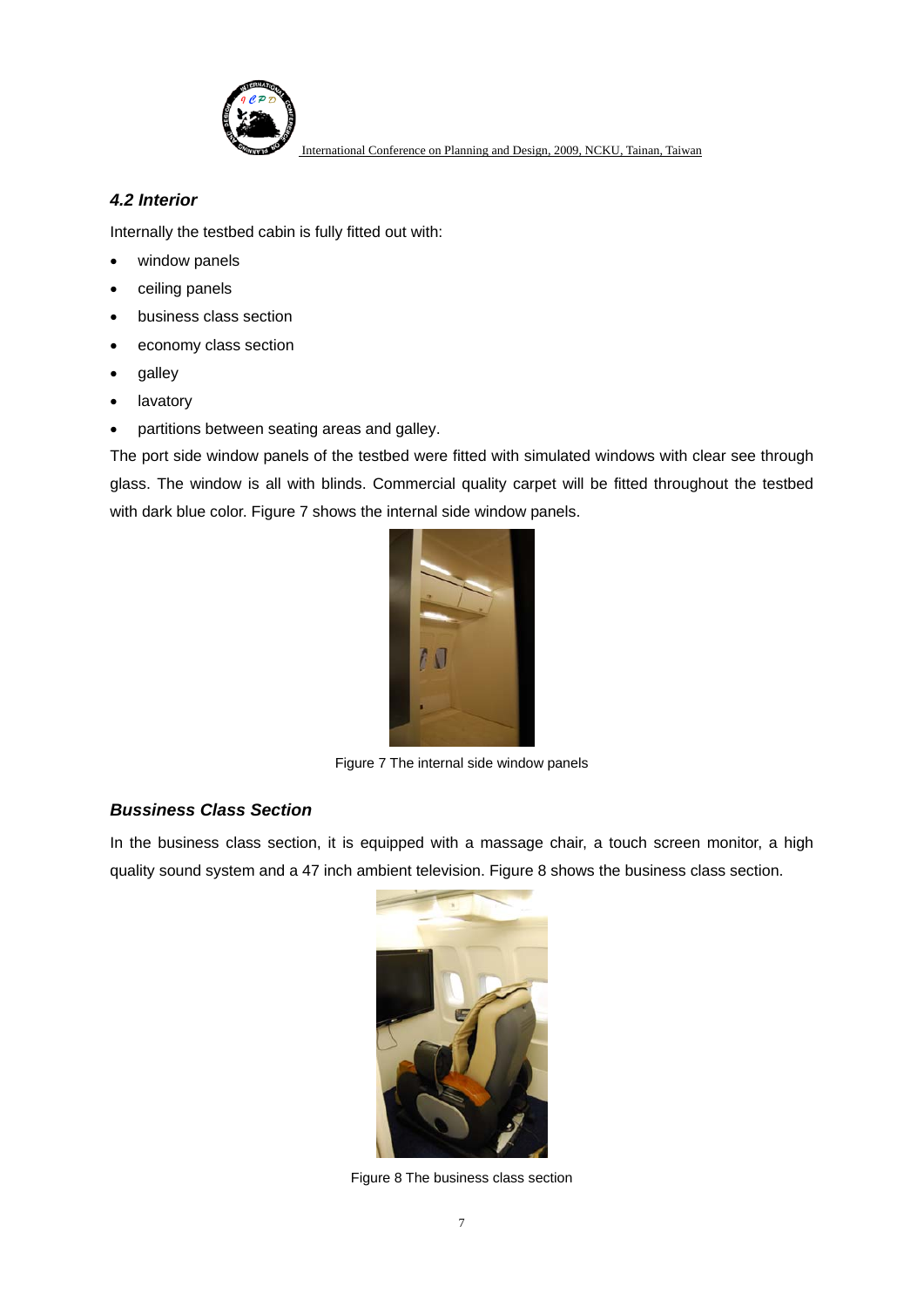

## *Economy Class Section*

There are two row of economy class seat where each seat equipped with a touch screen monitor and a noise reduction ear phone. Figure 9 shows the economy class section.



Figure 9 The economy class section

## *Galley*

The testbed is designed with a galley functions and shelves to store items in the position of the galley. The galley equipped with a refrigerator, a microwave and peripheral compartment. Figure 10 show the galley of testbed.



Figure 10 The galley

## *Lavatory*

The lavatory is designed and built for the passenger during the 10 hours flight experiment. The lavatory equipped with a portable camping car toilet, a wash basin and a touch screen monitor. Figure 11 shows the outside view of the lavatory.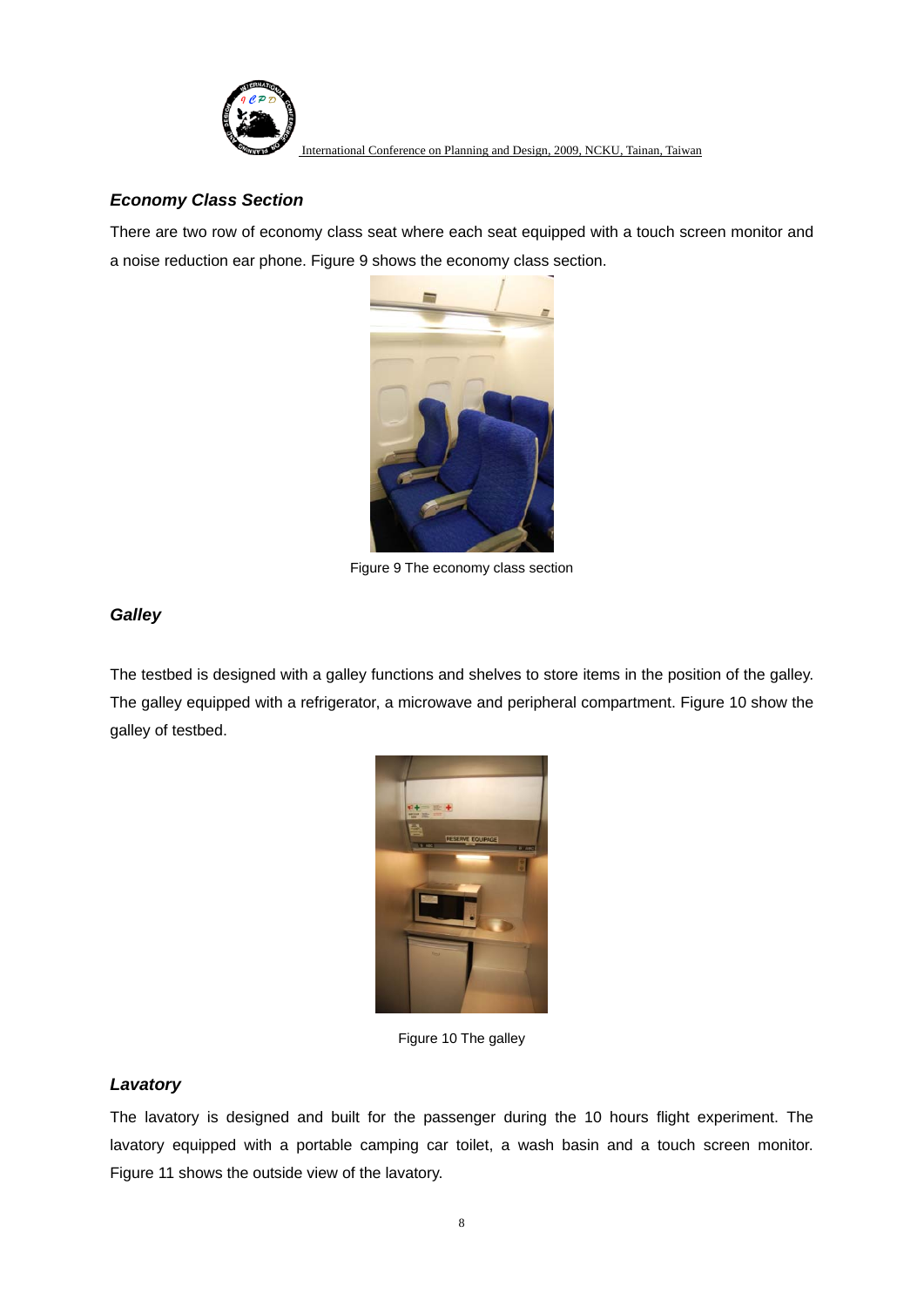



Figure 11 The lavatory

#### *Simulation Section*

The simulation section is located outside of the testbed. The simulation section consists of a wall and a floor that were painted in white color. One wide screen LCD projector is used to project the real flight condition such as airport view, sunset view and night view. Figure 12 shows the simulation view from business class section.



Figure 12 The simulation view from business class section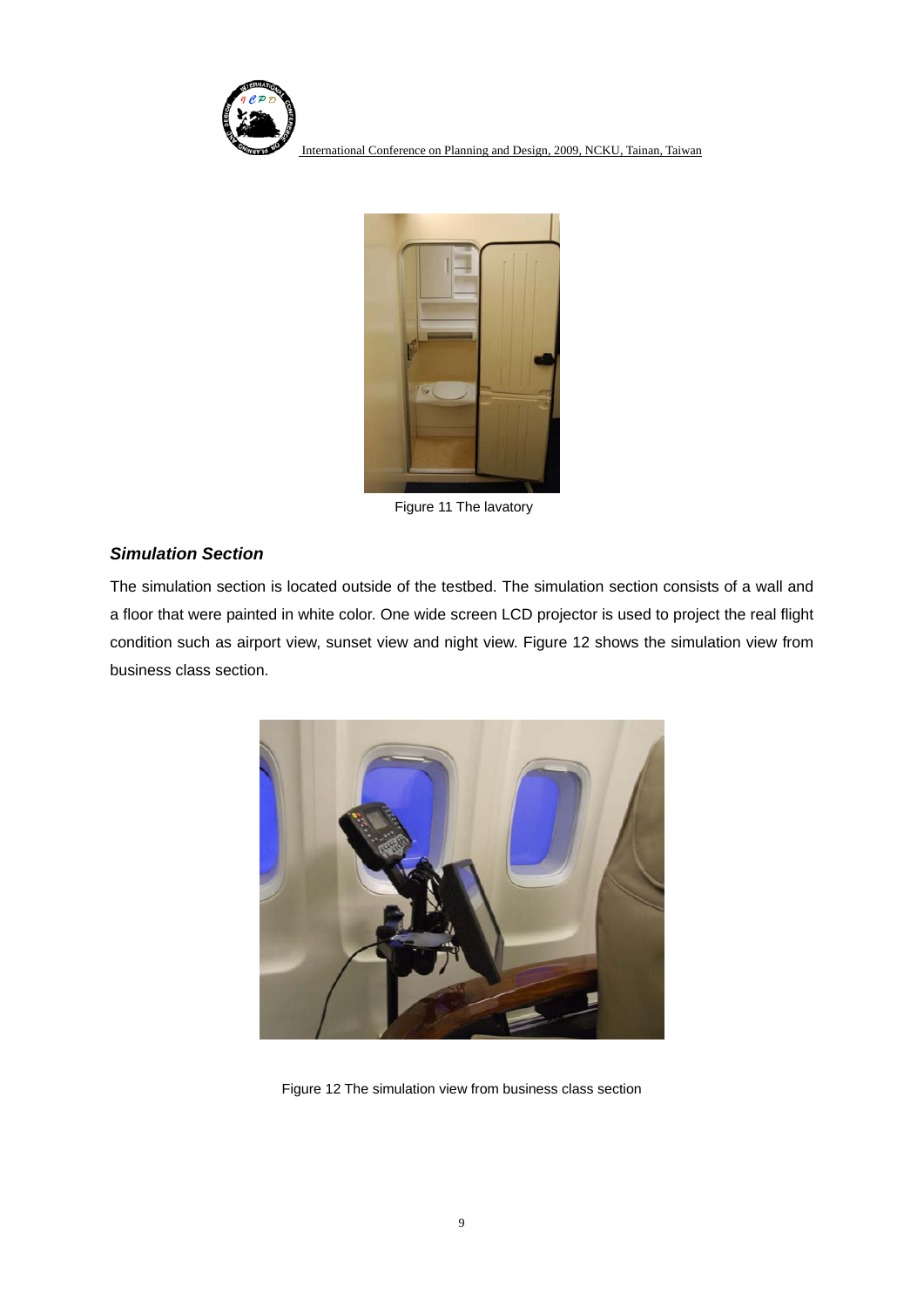

#### *Motion Platform*

In order to simulate the real flight condition and to keep the manufacturing cost low, an innovative solution has been created. In term of hi-tech motion solution such as hydraulic or pneumatic methods, we are using an innovative approach to simulate the flight experience. We have designed and constructed a motion platform to simulate the flight experience during air travel such as boarding, taxing, take off, on the air, turbulence, descending, touch down, etc. The testbed is designed to move in 5 axis (X, Y, Z, A and B) as shown in Figure 13. The movement of testbed can be manually control or automatically control. The industrial automation device is used to control the testbed motion.



Figure 13 The motion platform

## **5. CONCLUSION**

We have introduced and described the aircraft cabin testbed for the European funded project called SEAT. We described the interior design of the aircraft cabin testbed with description and photo. We have created an innovative low cost solution to design a motion platform for the testbed. Overall, we believe that the SEAT testbed installation can be seen as valuable contribution to small and medium scale research institution that focus on aviation industry research and development.

## **ACKNOWLEDGEMENTS**

This study was sponsored by FP6; Priority [4] [Aeronautics and Space]; Proposal/Contract no.: 30958/ AST5-CT-2006-030958**.** The authors are grateful to this support.

## **REFERENCES**

*Boeing, 2004, "Boeing 7E7 offers preferred cabin environment, study finds," http://www.boeing.com/news/releases/2004/q3/nr\_040719i.html, accessed on 25 January 2009. Cranfield University, 2009, "Aircraft cabin simulator", http://www.cranfield.ac.uk/soe/facilities/ page5263.jsp, accessed on 15 January 2009.* 

*Czech Airlines, 2007, "Czech airlines officially launches the operation of its Airbus A230 movable cabin*